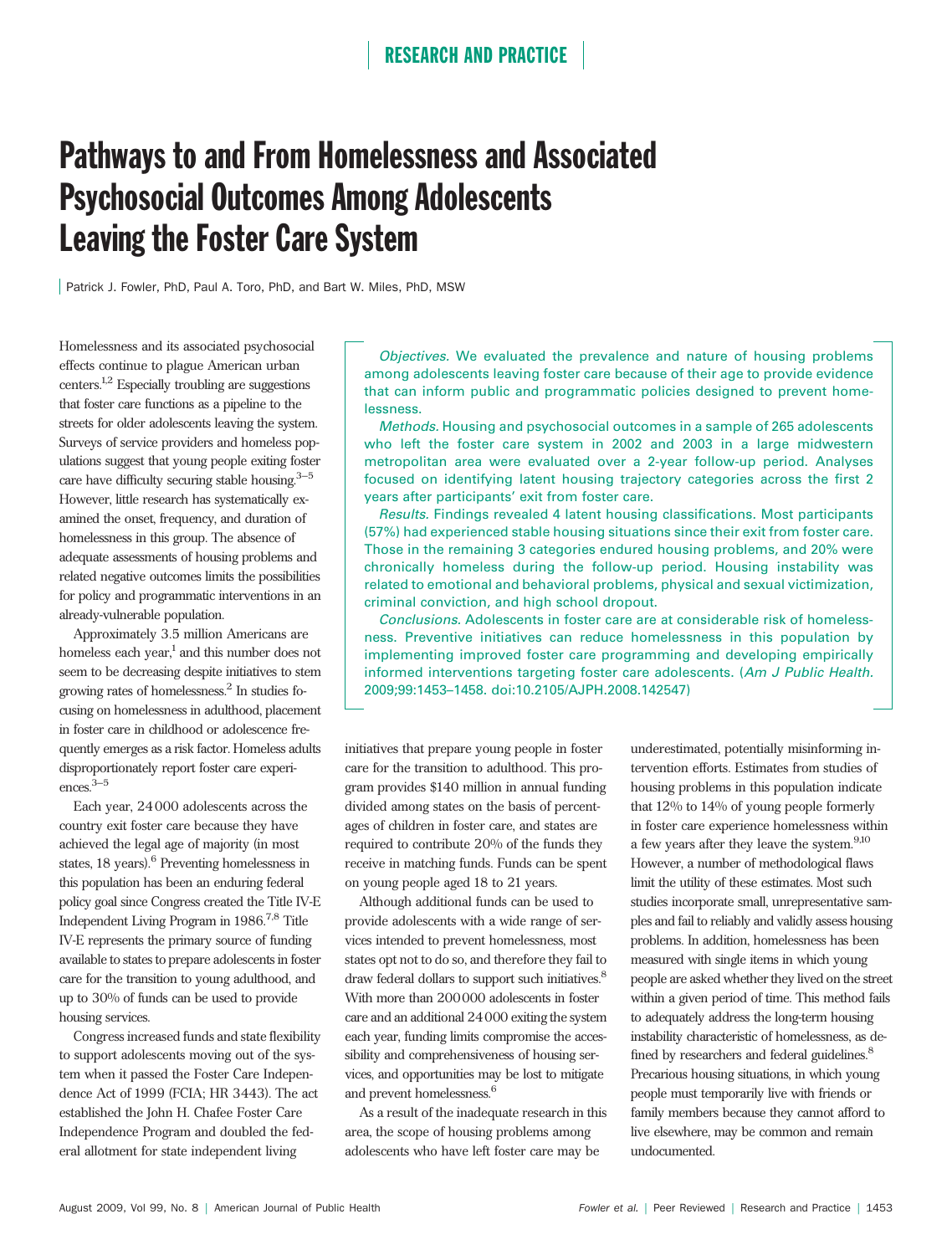Compounding this distortion is the lack of research on the negative psychosocial outcomes associated with housing problems among young people who have exited the foster care system. Homelessness in adolescence and young adulthood has been shown to be associated with elevated risks of a number of negative outcomes,<sup>8</sup> and young people who have left foster care report disproportionately high levels of similar problems. Many experience elevated rates of emotional and behavioral problems, exposure to physical and sexual abuse, adolescent pregnancy, incarceration, and high school dropout. $9,10$  It may be that housing difficulties, in part, account for these elevated rates and place young people on deviant developmental trajectories that threaten to cascade into problems in adulthood across multiple domains.11

Given that states function as de facto parents of young people leaving foster care, the absence of informed social policy is a primary public health concern. At present, state services focusing on housing issues often fail to effectively support young people who are leaving foster care and making the transition to adulthood. Thorough housing assessments would provide the opportunity to advance our understanding of the specific risks facing adolescents leaving foster care, and they represent an avenue to possibly preventing the high rates of homelessness that continue to plague American cities. We sought to estimate the prevalence of homelessness and the relationship between housing trajectories and psychosocial outcomes among a representative sample of adolescents who had exited the foster care system.

### **METHODS**

We targeted young people 19 to 23 years old who had left foster care in the Detroit, Michigan, metropolitan area. Michigan's Department of Human Services provided case summaries and contact information for young people 18 years or older whose foster care cases had closed in the years 2002 and 2003 (n=867). Interviews were conducted over a 10-month period during 2005 and 2006, allowing time to evaluate participants' transition out of foster care and into early adulthood.

Young people were drawn at random from the overall population of 867, and attempts were made to contact them. Given the transience of adolescents leaving foster care and the fact that most of the contact information provided was no longer valid, we used a number of tracking methods to locate young people, including searching the Internet and public records and contacting family members. We attempted to reach a total of 772 young people via mailings and telephone calls, and we were able to contact 287 of these potential participants. Sixteen exhibited cognitive impairments that made them ineligible for the study, and 6 refused to participate. We conducted telephone interviews with 265 young people. The response rate of 34% was similar to that of another study that tracked young people formerly in foster care.12

### **Measures**

A life history calendar was used to explore participants' housing transitions after their exit from foster care. This reliable and valid technique has been used to assess housing problems in studies of homeless adolescents as well as homeless adults.<sup>13–17</sup> Participants were asked to list all of the living situations they had experienced since their self-reported date of exit from foster care, including starting and ending dates, type of housing, and whether they considered themselves homeless in each situation. We defined homelessness as experiencing an undesirable living situation, even for one night, as a result of the inability to afford to live elsewhere (this definition was in accordance with federal guidelines [McKinney-Vento Homeless Assistance Act; Pub L No. 100-77] relating to adolescent homelessness).

We further distinguished between literal homelessness, defined as primary nighttime residence in a homeless shelter or a place not designed for or ordinarily used as regular sleeping accommodations for human beings (e.g., abandoned buildings, cars, parks), and a precarious housing situation, defined as temporary cohabitation in a residence with friends, relatives, or others because of the inability to afford to live elsewhere.<sup>19</sup> Living arrangements that young people considered homeless situations were recoded on the basis of the type of arrangement. All other living situations were defined as stable. Timelines were used to

calculate living situations at 3-month intervals for the initial 2 years after participants had exited foster care.

Information on participants' foster care experiences was obtained via case records and self-reports. Data on the number of foster care placements and age at entry into foster care, derived from case records, were recoded into quartiles to account for the wide range in experiences.We used participants' self-reported date of exit from foster care, rather than the date recognized by the Michigan Department of Human Services, to better capture young people's perceptions of disconnection from the system. Final type of foster care placement (trichotomized as restricted setting, kinship care, or independent living site) was coded as the type provided in the case record at the time participants reported leaving foster care.

We assessed emotional and behavioral wellbeing with standardized measures used in previous studies of transient populations, including homeless adolescents and adults.19–21 Young people with clinically elevated scores on the global severity index of the Brief Symptom Inventory, a 53-item, self-report measure that assesses psychological symptom patterns, were classified as having emotional problems (items are rated on a 5-point distress scale ranging from not at all [0] to extremely  $[4]$ ).<sup>22</sup> Externalizing problems referred to the presence of significant elevations in substance abuse or conduct problems as measured with the Diagnostic Interview Schedule.<sup>23</sup> Elevations were defined as 1 standard deviation above the sample mean on system counts of alcohol (more than 4 symptoms), marijuana (more than 3 symptoms), and conduct problem (more than 5 symptoms).

The Physical and Sexual Victimization Scale was used to assess victimization experienced by the participants since their exit from foster care.<sup>24</sup> This 9-item, self-report measure includes questions about exposure to serious physical harm (i.e., physical assault or assault involving a weapon) and experiences with unwanted, coerced, and forced sexual contact. Response choices are coded on a 4-point scale ranging from never (0) to many times (3). Participants with an average score more than 1 standard deviation above the sample mean were classified as having experienced a high level of victimization.

Additional estimates were used to assess whether participants had experienced other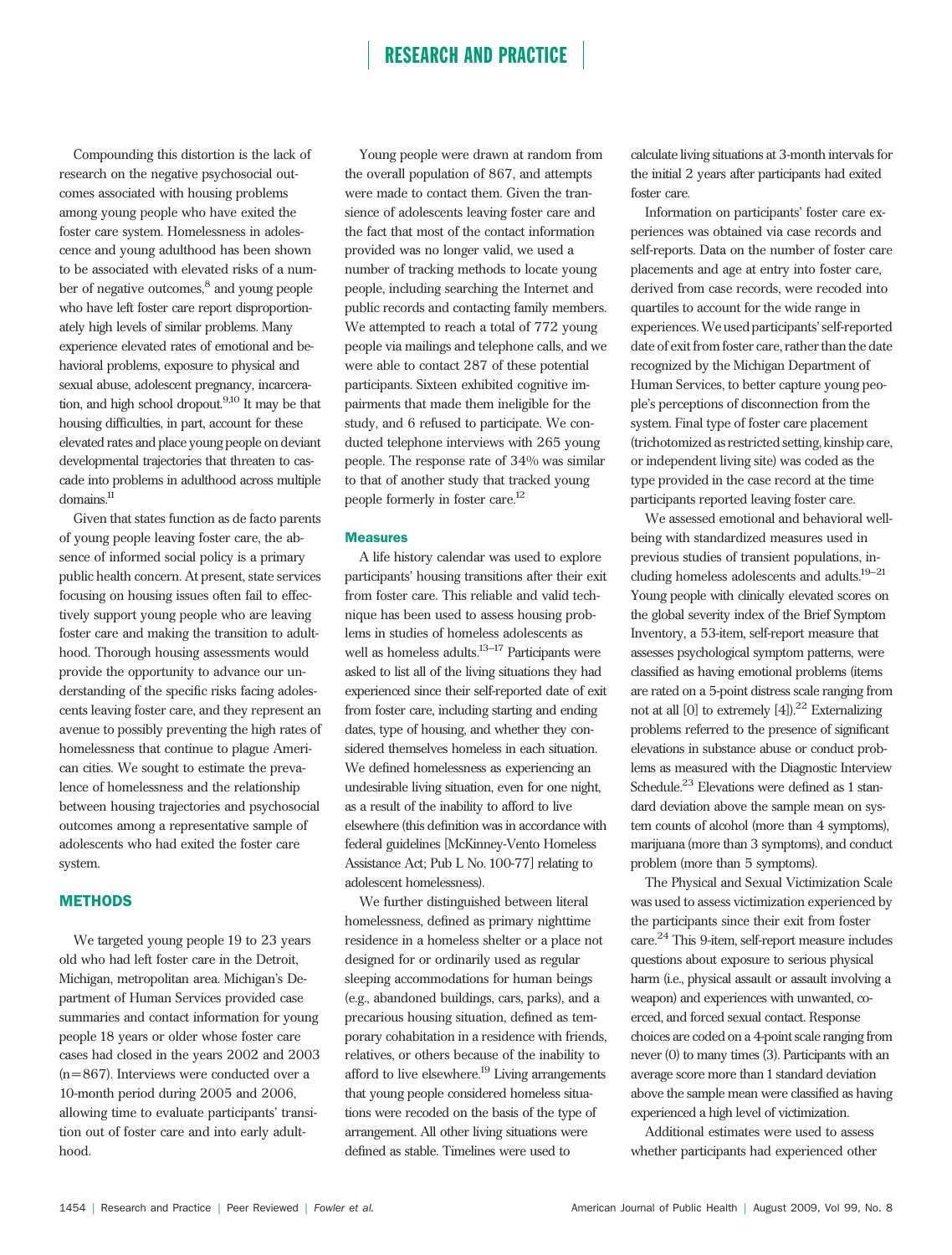significant events as of the time of their interview. Examples included adolescent pregnancy (giving birth to or fathering a child at or before 19 years of age), criminal conviction (arrest or conviction for a criminal offense), and high school dropout (failure to have attained a high school diploma or the equivalent by the time of the interview).

### Analytic Approach

We evaluated housing trajectories for the 2 years after participants left foster care to empirically identify different categories of housing. We used latent class mixture modeling in our analyses to account for the complex housing patterns of this transient population.<sup>25</sup> We expected that some young people would experience housing stability across the follow-up period, whereas others would encounter less stable situations.

Our models provided flexibility in accounting for important covariates that could affect housing trajectories, including gender, race, age at entry into foster care, number of foster care placements, type of placement at exit from foster care, and age at exit from foster care. $9,10$ In addition, the models estimated the effects of housing experiences on psychosocial outcomes in young adulthood in the domains of emotional and behavioral well-being, physical and sexual victimization, adolescent pregnancy, criminal conviction, and high school dropout.

We used general growth mixture modeling, a methodology in which the presence of latent classifications is empirically evaluated.<sup>23</sup> In this technique, subgroups are identified by successively estimating models that add a trajectory class and by examining changes in model fit indices to determine the most appropriate number of latent classes.

We used 4 considerations to determine the optimal number of latent housing classifications to include in our models.25,26 First, we calculated the Bayesian information criterion, adjusted for sample size, to determine the relative fit across models; a low value indicates a wellfitting model.<sup>27</sup> Second, we examined classification quality (''entropy'') by reviewing posterior probabilities of class membership; these estimates reflect the average likelihood of membership in the determined latent class. Third, we conducted bootstrapped likelihood ratio tests to assess whether the fit of a given model was

significantly better than the fit of an identical model with one less class.26,27 Fourth, we considered the usefulness and interpretability of our latent classes.

We used Mplus (Muthén & Muthén, Los Angeles, CA), which allows estimation of missing data via full information maximum likelihood values, in our model estimations. Thirtyone participants (11.7%) reported having left foster care less than 2 years before their interview date. As a group, these participants were younger than the remaining participants at the time of their interview (mean: 19.8 vs 20.9 years;  $t_{263}$ =5.38; P<.05) and had left foster care at a later age (mean: 18.9 vs 17.8 years;  $t_{263} = -5.64$ ;  $P < .05$ ). Young people without complete data (via imputation) were assigned to latent trajectory classes at similar rates as young people with complete data. Results including and not including these former participants were similar, and thus we decided to include estimations of missing data.

In the tested models, the intercept parameter (housing status at exit from foster care) and the slope parameter (variance of housing patterns across 2 years after exit from foster care) were regressed on a categorical latent trajectory class variable representing unobserved groupings of participants with optimally similar intercept and slope parameters. This categorical latent variable was also regressed on a set of predictors that included gender, race, number of foster care placements, most recent type of placement, and self-reported age at exit from foster care. Predictors were allowed to

covary; in addition, growth parameter intercepts and residual variances were allowed to vary across classes.

We also explored the influence of latent class membership on outcomes in young adulthood. We conducted logistic regression analyses to determine whether there were significant differences in emotional and behavioral well-being, victimization level, and adolescent pregnancy, criminal conviction, and high school dropout rates between participants in difference trajectory classes.

### RESULTS

Seventy-eight percent of the participants were African American, 22% were White, and 1% were members of another racial/ethnic group; 52% were female. Most of the participants had been placed in foster care as a result of parental neglect or abuse, but 22% had exhibited deviant behavior that led to (or maintained) their placement in the foster care system. According to case summaries, participants' mean age at entry into foster care was 13.31 years (SD= 3.81; range=1–17), they had experienced a mean of 5.77 foster care placements  $(SD = 4.31; range=1-29)$ , and their mean age given in case records when the study follow-up attempts began was 20.5 years (SD=1.22). There were no statistical differences in demographic characteristics or foster care experiences between participants who were interviewed and those who were not (Table 1). In addition, neither group differed in

### TABLE 1—Comparison of Participants Who Completed and Did Not Complete Interviews: Detroit Metropolitan Area, Michigan, 2002–2003

|                                             | Interviewed $(n = 265)$ | Not Interviewed $(n = 602)$ |  |
|---------------------------------------------|-------------------------|-----------------------------|--|
| Gender, No. (%)                             |                         |                             |  |
| Female                                      | 137 (51.7)              | 354 (58.8)                  |  |
| Male                                        | 128 (48.3)              | 248 (41.2)                  |  |
| Race/ethnicity, No. (%)                     |                         |                             |  |
| African American                            | 206 (77.7)              | 445 (73.9)                  |  |
| White                                       | 57 (21.5)               | 153 (25.4)                  |  |
| Other                                       | 2(0.8)                  | 4(0.7)                      |  |
| Age at case record collection, y, mean (SD) | 20.53 (1.22)            | 20.56 (1.01)                |  |
| Age at entry into foster care, y, mean (SD) | 13.30 (3.81)            | 13.43 (3.73)                |  |
| No. of foster care placements, mean (SD)    | 5.77 (4.34)             | 5.99(4.50)                  |  |

Note. Differences between those interviewed and those not interviewed were not significant.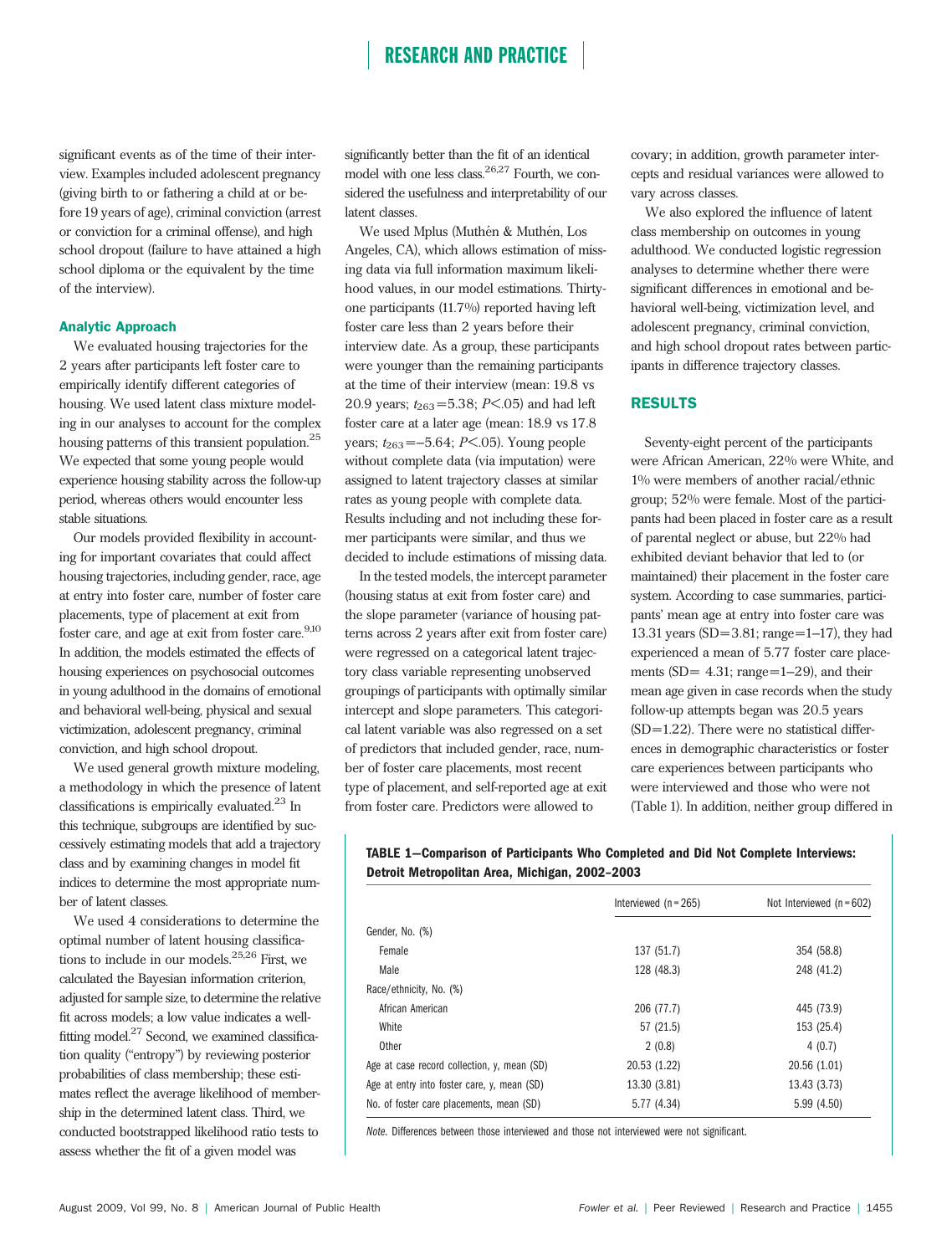these characteristics from the overall population of young people who had left foster care in the Detroit area in 2004, suggesting that our sample was representative.

After evaluating the fits of 2-, 3-, 4-, and 5-class models, we determined that the 4-class solution provided the best fit to the data. That model's adjusted Bayesian information criterion value was higher than that of the 2- and 3-class models (3842.51, 3968.85, and 3897.96, respectively), its entropy value was high (0.93), and the significant bootstrapped likelihood ratio test result (P< .001) suggested that inclusion of the fourth class improved model fit over a 3-class solution. We could not find a stable solution for a 5-class model even when we increased the number of starting values to 1000 iterations; therefore, we ruled out this model as a possibility.

Table 2 presents descriptive data for each individual housing classification and the percentages of participants stably housed at each 3-month interval. Class labels reflected housing trajectories across the follow-up period. Fiftyeight percent  $(n=153)$  of the participants had been in continuously stable living situations (adequate accommodations for the great majority of or the entire follow-up period); 12% (n= 31) had experienced increasingly stable conditions (initial unstable housing situations but increasingly secure housing over the follow-up period);  $11\%$  (n=29) had experienced decreasingly stable situations (housing stability immediately upon exit from the system but precarious housing and literal homelessness in the months after exit); and, finally, 20%  $(n= 53)$  had been in continuously unstable situations (movement between literal

### TABLE 2—Sample Characteristics, by Latent Housing Trajectory Classifications: Detroit Metropolitan Area, Michigan, 2002–2003

|                                                | Continuously<br>Stable $(n = 153)$ | Decreasingly<br>Stable $(n=29)$ | Increasingly<br>Stable $(n=31)$ | Continuously<br>Unstable $(n = 52)$ |
|------------------------------------------------|------------------------------------|---------------------------------|---------------------------------|-------------------------------------|
| Female, %                                      | 56                                 | 45                              | 65                              | 39                                  |
| Non-White, %                                   | 80                                 | 72                              | 94                              | 69                                  |
| Age at entry into foster care, y,<br>mean (SD) | 13.29 (3.93)                       | 12.20 (4.28)                    | 13.58 (3.81)                    | 13.23 (3.22)                        |
| No. of foster care placements,<br>mean (SD)    | 4.93(4.00)                         | 5.37 (3.30)                     | 4.58(2.93)                      | 6.44(4.14)                          |
| Age at exit from foster care, y,<br>mean (SD)  | 17.83 (1.13)                       | 18.37 (1.03)                    | 17.79 (1.26)                    | 17.81(1.11)                         |
| Final type of placement, %                     |                                    |                                 |                                 |                                     |
| Restrictive setting                            | 33                                 | 45                              | 52                              | 35                                  |
| Kinship care                                   | 42                                 | 35                              | 26                              | 50                                  |
| Independent living                             | 25                                 | 21                              | 23                              | 15                                  |
| Stably housed at 3-mo intervals,               |                                    |                                 |                                 |                                     |
| within class %                                 |                                    |                                 |                                 |                                     |
| 1st                                            | 96                                 | 73                              | 8                               | 9                                   |
| 3rd                                            | 99                                 | 73                              | 5                               | 3                                   |
| 6th                                            | 99                                 | 73                              | 14                              | 3                                   |
| 9th                                            | 98                                 | 64                              | 19                              | 3                                   |
| 12th                                           | 98                                 | 55                              | 22                              | 3                                   |
| 15th                                           | 96                                 | 33                              | 62                              | $\mathbf{0}$                        |
| 18th                                           | 95                                 | 27                              | 68                              | 9                                   |
| 21st                                           | 93                                 | 24                              | 68                              | 14                                  |
| 24th                                           | 86                                 | 39                              | 65                              | 11                                  |

Note. Housing stability percentages reflect the first day of the 3-month interval. Month 1 refers to the self-reported day of exit from foster care.

homelessness and precarious housing situations).

We examined coefficients for the regressions of the growth factors on the covariates. Across classes, non-White participants reported greater decreases in stability over time (b= $-0.38$ ; SE= $0.12$ ; t= $-3.20$ ). In addition, we assessed the relationships between covariates and latent class membership; multinomial logistic regression was used to predict whether covariate levels differed among the (normative) continuously stable class and the other 3 classes. Participants in continuously unstable situations experienced more placement transitions while they were in foster care  $(b=0.64; SE=0.22; t=2.94)$  than participants in continuously stable situations, and they were significantly less likely to have left foster care from independent living placements  $(b=-0.66; SE=0.31; t=-2.17)$ . Participants in increasingly stable situations were less likely to have left foster care from restrictive placements  $(b=-0.63; SE=0.31; t=-2.04)$ , and participants in decreasingly stable situations were younger at their exit from foster care and had experienced more placements during their time in the system  $(b= 0.77; SE = 0.40; t=1.99)$ .

Latent trajectory housing classes also predicted psychosocial outcomes. Probability estimates for the regressions of outcomes on classes are presented in Table 3. Binary logistic regressions showed that participants in increasingly stable, decreasingly stable, and continuously unstable housing groups had significantly greater odds of experiencing a number of negative psychosocial outcomes than did members of the reference group (i.e., participants in continuously stable living situations). Participants in all 3 groups were at a significantly elevated risk of behavioral problems (more than twice the rate of the reference group), rates of victimization (more than 5 times the rate of the reference group), and high school dropout (more than twice the rate of the reference group).

Emotional problems and criminal convictions were significantly more likely among participants in continuously unstable and decreasingly stable living situations but not among participants in increasingly stable situations. Interestingly, the probability of parenting a child in adolescence was equally likely across housing categories, suggesting that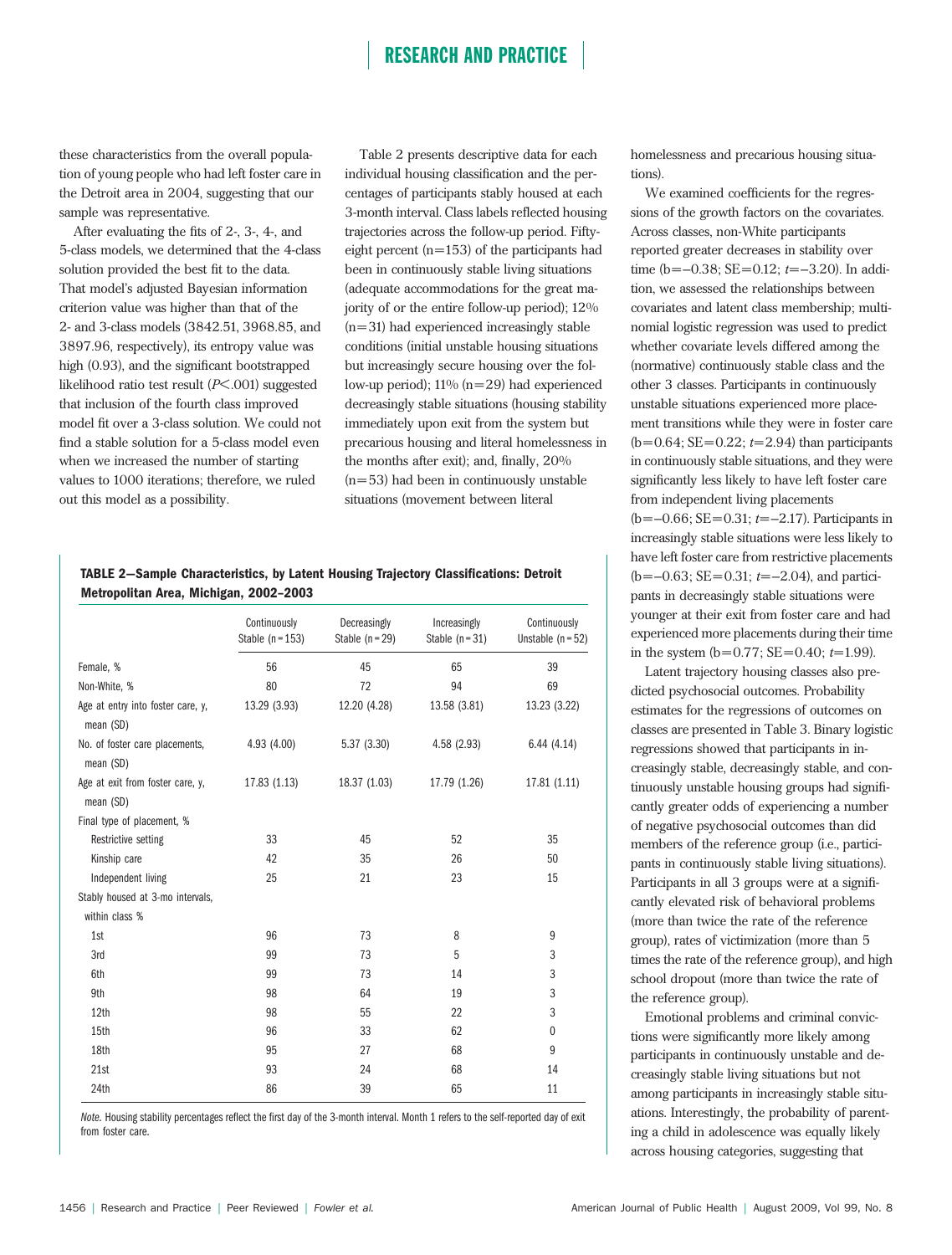### TABLE 3—Psychosocial Problems, by Housing Classification: Detroit Metropolitan Area, Michigan, 2002–2003

|                             | <b>Increasingly Stable</b> |                    |         |    | Decreasingly Stable   |         |    | <b>Continuously Unstable</b> |         |  |
|-----------------------------|----------------------------|--------------------|---------|----|-----------------------|---------|----|------------------------------|---------|--|
|                             | %                          | OR (95% CI)        |         | %  | OR (95% CI)           | D       | %  | OR (95% CI)                  |         |  |
| Emotional problems          | 23                         | 0.98(0.39, 2.47)   | < 0.001 | 52 | 3.61(1.59, 8.20)      | < 0.001 | 58 | $4.60$ $(2.35, 8.96)$        | < 0.001 |  |
| Behavioral problems         | 42                         | 1.25(0.57, 2.74)   | .57     | 59 | 2.45(1.09, 5.51)      | .03     | 65 | 3.27(1.69, 6.33)             | < 0.01  |  |
| High level of victimization | 26                         | 3.45 (3.08, 14.68) | < 0.001 | 35 | 5.23(2.04, 13.41)     | < 0.01  | 40 | 6.73 (1.30, 9.15)            | < 0.001 |  |
| Adolescent parent           | 32                         | 1.44(0.62, 3.33)   | .39     | 24 | $0.96$ $(0.38, 2.43)$ | .94     | 21 | $0.81$ $(0.38, 1.74)$        | .59     |  |
| Criminal conviction         | 19                         | 1.07(0.40, 2.86)   | .89     | 35 | 2.35(0.99, 5.60)      | .05     | 35 | 2.36 (1.17, 4.78)            | .01     |  |
| High school dropout         | 55                         | 0.44(0.20, 0.95)   | .03     | 66 | $0.28$ (0.12, 0.64)   | < 0.00  | 50 | $0.53$ $(0.28, 1.00)$        | .05     |  |

Note. OR = odds ratio; CI = confidence interval. Continuously stable housing was the reference group. Among the reference group participants, 23% had emotional problems, 37% had behavioral problems, 9% had experienced high levels of victimization, 25% were adolescent parents, 18% had been convicted of a criminal offense, and 55% had dropped out of high school.

interventions in areas other than housing may better address adolescent pregnancy and risky sexual behavior.

### **DISCUSSION**

Our findings demonstrate the pronounced need for housing interventions designed to prevent homelessness among adolescents who are leaving the foster care system. More than two fifths of our participants experienced enduring housing problems in the 2 years following their exit from foster care. In this 2-year follow-up period, rates of homelessness exceeded 12.9%, the lifetime prevalence rate for a single episode of homelessness among US adults.<sup>28</sup> Although some young people leaving the foster care system manage to attain stable housing after early episodes of homelessness, many experience enduring patterns of precarious housing; one fifth of the adolescents taking part in our study experienced chronic homelessness. Causality is difficult to determine, and reciprocal relationships are likely such that housing problems exacerbate negative psychosocial outcomes, and these outcomes in turn make securing stable housing more difficult. Regardless, the scope of this problem is immense not only in its prevalence but also in terms of its impact on young people's psychosocial functioning.

Improvements in existing public and programmatic policies combined with extensive evaluation offer a framework to immediately enhance the well-being of adolescents exiting foster care. Federal policy guidelines exist to support efforts to prevent homelessness. States can use a pair of Foster Care Independence Act provisions to improve their services

immediately. One of these provisions allows states to use up to 30% of their Foster Care Independence Act funds to pay for room and board of young people formerly in foster care who are at least 18 years old but not yet 21 years of age. The other requires states to use at least some portion of their funds to provide follow-up services to young people after their exit from foster care. The Foster Care Independence Act also allows states to prolong Medicaid coverage for these young people until they are 21 years of age, which may help them access necessary health services.

Homelessness and its associated negative outcomes can be prevented if young people are allowed to remain in the foster care system until the age of 21 years. $8,9$  Research in a few states (e.g., Illinois) with higher age limits suggests that adolescents who remain in foster care longer experience a more positive transition to adulthood than their peers who leave care at earlier ages.9 Many states have opted not to use federal dollars to implement these services, however.<sup>8</sup> Recent legislation provides additional financial incentive for states to allow adolescents who are in school or are working to remain in foster care up to 21 years of age. The Fostering Connections to Success and Increasing Adoptions Act, signed into law in September 2008, offers states federal support to continue services and requires transition planning for young people as they exit the system. Extended eligibility would provide a greater opportunity to connect young people with the services they need to prepare for independent living and would reflect the developmental needs of emerging adults.<sup>11</sup>

Programs need to be developed and evaluated to ensure the physical and psychological

well-being of adolescents exiting foster care.<sup>29</sup> Interventions must target young people while they are still in foster care, before the age of 17 years, to ensure connection to services such as tuition assistance, employment training, and health insurance.<sup>9</sup> Our results suggest that awareness of certain foster care experiences, including a high number of placements and early disconnection from foster care services, can help identify young people in this population who are at risk for problems. Comprehensive assessments can be used to inform individually tailored treatment plans given the variance in the types and quantities of services needed by young people leaving foster care.30–32 Intensive case management is a service model that would be useful in addressing the heterogeneous nature of these young people's needs.19

To ensure that young people exiting the foster care system complete a stable transition to adulthood, Foster Care Independence Act funding should be increased, and incentives should be built into funding procedures to encourage states to use available funds on housing programs. Improving foster care services offers a remarkable opportunity to mitigate and prevent homelessness and its associated psychosocial effects in the United States.

### About the Authors

The authors are with the Department of Psychology, Wayne State University, Detroit, MI.

Correspondence should be sent to Patrick J. Fowler, PhD, Psychology Department, DePaul University, 2219 N. Kenmore St, Chicago, IL, 60614. (e-mail: pfowler@wayne. edu). Reprints can be ordered at http://www.ajph.org by clicking on the ''Reprints/Eprints'' link.

This article was accepted October 21, 2008.